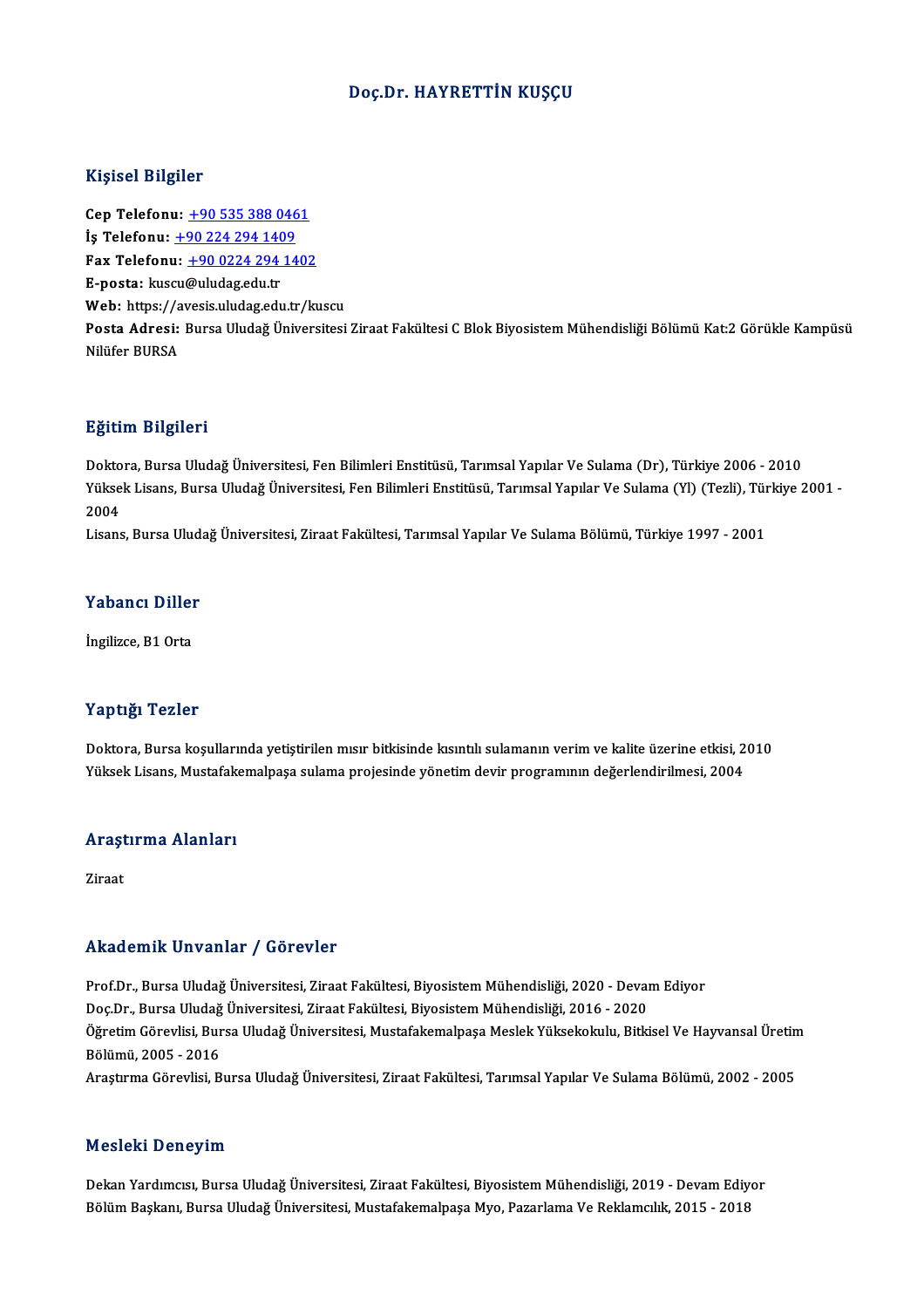Anabilim/Bilim Dalı Başkanı, Bursa Uludağ Üniversitesi, Mustafakemalpaşa Myo, Bitkisel Ve Hayvansal Üretim, 2012 -<br>2015 Anabi<br>2015

# 2015<br>Verdiği Dersler

Verdiği Dersler<br>SULAMA MÜHENDİSLİĞİNDE ARAŞTIRMA TEKNİKLERİ, Yüksek Lisans, 2017 - 2018<br>Sulama İslatma ve Yönetimi Lisans, 2017 - 2018 VOLAMA MÜHENDİSLİĞİNDE ARAŞTIRMA TEKNİ<br>Sulama İşletme ve Yönetimi, Lisans, 2017 - 2018<br>SULAMA Ön Lisans, 2017 - 2019 SULAMA MÜHENDİSLİĞİNDE ARA<br>Sulama İşletme ve Yönetimi, Lisan<br>SULAMA, Ön Lisans, 2017 - 2018<br>TASARIM PROJE 1, Lisans, 2017 Sulama İşletme ve Yönetimi, Lisans, 2017 - 2018<br>SULAMA, Ön Lisans, 2017 - 2018<br>TASARIM PROJE 1, Lisans, 2017 - 2018 Sulama ve Drenaj Sistemlerinde Otomasyon, Lisans, 2017 - 2018 SULAMA İLETİM VE KONTROL SİSTEMLERİNİNTASARIMI, Lisans, 2017 - 2018 Sulama ve Drenaj Sistemlerinde Otomasyon, Lisans, 2017 - 2018<br>SULAMA İLETİM VE KONTROL SİSTEMLERİNİNTASARIMI, Lisans, 2017 - 2018<br>BASINÇLI SULAMA SİSTEMLERİNİN TASARIMI, Lisans, 2016 - 2017, 2017 - 2018<br>OPCANİK TARIMDA SUL SULAMA İLETİM VE KONTROL SİSTEMLERİNİNTASAR<br>BASINÇLI SULAMA SİSTEMLERİNİN TASARIMI, Lisans,<br>ORGANİK TARIMDA SULAMA, Ön Lisans, 2017 - 2018<br>SERA YARIM TEKNİĞİ, Ön Lisans, 2017 - 2018 BASINÇLI SULAMA SİSTEMLERİNİN TASARIMI<br>ORGANİK TARIMDA SULAMA, Ön Lisans, 2017<br>SERA YAPIM TEKNİĞİ, Ön Lisans, 2017 - 2018<br>TARIMSAL METEOROLOU, Ön Lisans, 2017 - 20 ORGANİK TARIMDA SULAMA, Ön Lisans, 2017 - 2018<br>SERA YAPIM TEKNİĞİ, Ön Lisans, 2017 - 2018<br>TARIMSAL METEOROLOJİ, Ön Lisans, 2017 - 2018

#### SCI, SSCI ve AHCI İndekslerine Giren Dergilerde Yayınlanan Makaleler

CI, SSCI ve AHCI İndekslerine Giren Dergilerde Yayınlanan Makaleler<br>I. Response of Red Pepper (Capsicum annuum L.) to Foliar Applications of Zinc<br>TIPHAN A. KUSCU H. ÖZMEN N TURHAN<br>TURHAN A., KUŞÇU H., ÖZMEN N.<br>COMMUNICATIONS IN SOU, SCIEN TURHAN A., KUŞÇU H., ÖZMEN N.<br>COMMUNICATIONS IN SOIL SCIENCE AND PLANT ANALYSIS, 2021 (SCI İndekslerine Giren Dergi)

TURHAN A., KUŞÇU H., ÖZMEN N.<br>COMMUNICATIONS IN SOIL SCIENCE AND PLANT ANALYSIS, 2021 (SCI İndekslerine Giren Dergi)<br>II. THE EFFECT OF DIFFERENT IRRIGATION LEVELS AND MULCH APPLICATION ON SOME QUALITY<br>CRITERIA IN TARI E TO COMMUNICATIONS IN SOIL SCIENCE AND PLANT ANALYSIS, 2021 (SCI İndeksle<br>THE EFFECT OF DIFFERENT IRRIGATION LEVELS AND MULCH APPLIC.<br>CRITERIA IN TABLE TOMATOES (LYCOPERSICON ESCULENTUM MILL.)<br>Karası M. Kusau H. Cultas H. T. THE EFFECT OF DIFFERENT<br>CRITERIA IN TABLE TOMATO<br>Karaer M., Kuscu H., Gultas H. T.<br>APPLIED ECOLOCY AND ENVIRO CRITERIA IN TABLE TOMATOES (LYCOPERSICON ESCULENTUM MILL.)<br>Karaer M., Kuscu H., Gultas H. T.<br>APPLIED ECOLOGY AND ENVIRONMENTAL RESEARCH, cilt.18, sa.4, ss.5437-5447, 2020 (SCI İndekslerine Giren<br>Persi) Karaer<br>APPLIE<br>Dergi)<br>The In

APPLIED ECOLOGY AND ENVIRONMENTAL RESEARCH, cilt.18, sa.4, ss.5437-5447, 2020 (SCI İndekslerine Giren<br>Dergi)<br>III. The Influence of Irrigation Water Salinity and Humic Acid on Nutrient Contents of Onion (Allium Dergi)<br>The Influ<br>cepa L.)<br>Turban A

The Influence of Irrigation<br>cepa L.)<br>Turhan A., Aşık B. B. , Kuşçu H.<br>JOUPMAL OE ACRICULTIPAL S **cepa L.)**<br>Turhan A., Aşık B. B. , Kuşçu H.<br>JOURNAL OF AGRICULTURAL SCIENCES-TARIM BILIMLERI DERGISI, cilt.26, ss.147-153, 2020 (SCI İndekslerine<br>Giren Dergi) Turhan A., Asık B. B., Kuscu H. JOURNAL OF AGRICULTURAL SCIENCES-TARIM BILIMLERI DERGISI, cilt.26, ss.147-15<br>Giren Dergi)<br>IV. Mathematical Modelling of Crop Water Productivity for Processing Tomato Giren Der<br><mark>Mathema</mark><br>KUŞÇU H.<br>IOUPNAL

KUŞÇU H.<br>JOURNAL OF AGRICULTURAL SCIENCES-TARIM BILIMLERI DERGISI, cilt.25, sa.2, ss.137-146, 2019 (SCI İndekslerine Giren Dergi) JOURNAL OF AGRICULTURAL SCIENCES-TARIM BILIMLERI DERGISI, cilt.25, sa.2, ss.137-146, 2019 (SCI<br>Indekslerine Giren Dergi)<br>V. The Hydraulic and Economic Performance Analysis of On-Demand Pressurized Irrigation Systems: A<br>Cas

Indekslerine Giren Dergi<br>The Hydraulic and Ecc<br>Case Study in Turkey<br>KURTULMUS E. PUNÜKC The Hydraulic and Economic Performance Analysis<br>Case Study in Turkey<br>KURTULMUŞ E., BÜYÜKCANGAZ H., KUŞÇU H., DEMİR A. O.<br>JOUPMAL OF ACRICULTURAL SCIENCES TARIM BU IMLER

KURTULMUŞ E., BÜYÜKCANGAZ H., KUŞÇU H., DEMİR A. O.

Case Study in Turkey<br>KURTULMUŞ E., BÜYÜKCANGAZ H., KUŞÇU H., DEMİR A. O.<br>JOURNAL OF AGRICULTURAL SCIENCES-TARIM BILIMLERI DERGISI, cilt.24, sa.1, ss.42-49, 2018 (SCI İndekslerine<br>Giren Dergi) JOURNAL OF AGRICULTURAL SCIENCES-TARIM BILIMLERI DERGISI, cilt.24, sa.1, ss.42-49, 201<br>Giren Dergi)<br>VI. EFFECT OF HUMIC ACID ON ONION (ALLIUM CEPA L.) UNDER SALINE CONDITION<br>TUBHAN A. ÖZMEN N. KUSCU H

### Giren Dergi)<br><mark>EFFECT OF HUMIC ACID ON 0</mark><br>TURHAN A., ÖZMEN N., KUŞÇU H.<br>EPESENIJIS ENVIRONMENTAL PI EFFECT OF HUMIC ACID ON ONION (ALLIUM CEPA L.) UNDER SALINE CONDITION<br>TURHAN A., ÖZMEN N., KUŞÇU H.<br>FRESENIUS ENVIRONMENTAL BULLETIN, cilt.27, sa.12, ss.8029-8034, 2018 (SCI İndekslerine Giren Dergi)<br>FEFECT OF DRIR IRRICAT

### TURHAN A., ÖZMEN N., KUŞÇU H.<br>FRESENIUS ENVIRONMENTAL BULLETIN, cilt.27, sa.12, ss.8029-8034, 2018 (SCI İndekslerine Giren Dergi)<br>VII. EFFECT OF DRIP IRRIGATION LEVELS ON DRY MATTER YIELD AND SILAGE QUALITY OF MAIZE FRESENIU:<br><mark>EFFECT 0</mark><br>MAYS L.)<br>PUDAKLL EFFECT OF DRIP IRRIGATION LEVELS ON D<br>MAYS L.)<br>BUDAKLI ÇARPICI E., KUŞÇU H., Karasul A., ÖZ M.<br>BOMANIAN ACRICII TURAL RESEARCH sil: 24. S MAYS L.)<br>BUDAKLI ÇARPICI E., KUŞÇU H., Karasul A., ÖZ M.<br>ROMANIAN AGRICULTURAL RESEARCH, cilt.34, ss.293-299, 2017 (SCI İndekslerine Giren Dergi)

VIII. Response of red pepper to deficit irrigation and nitrogen fertigation KUŞÇU H., TURHAN A., ÖZMEN N., AYDINOL SÖNMEZ P., Demir A. O.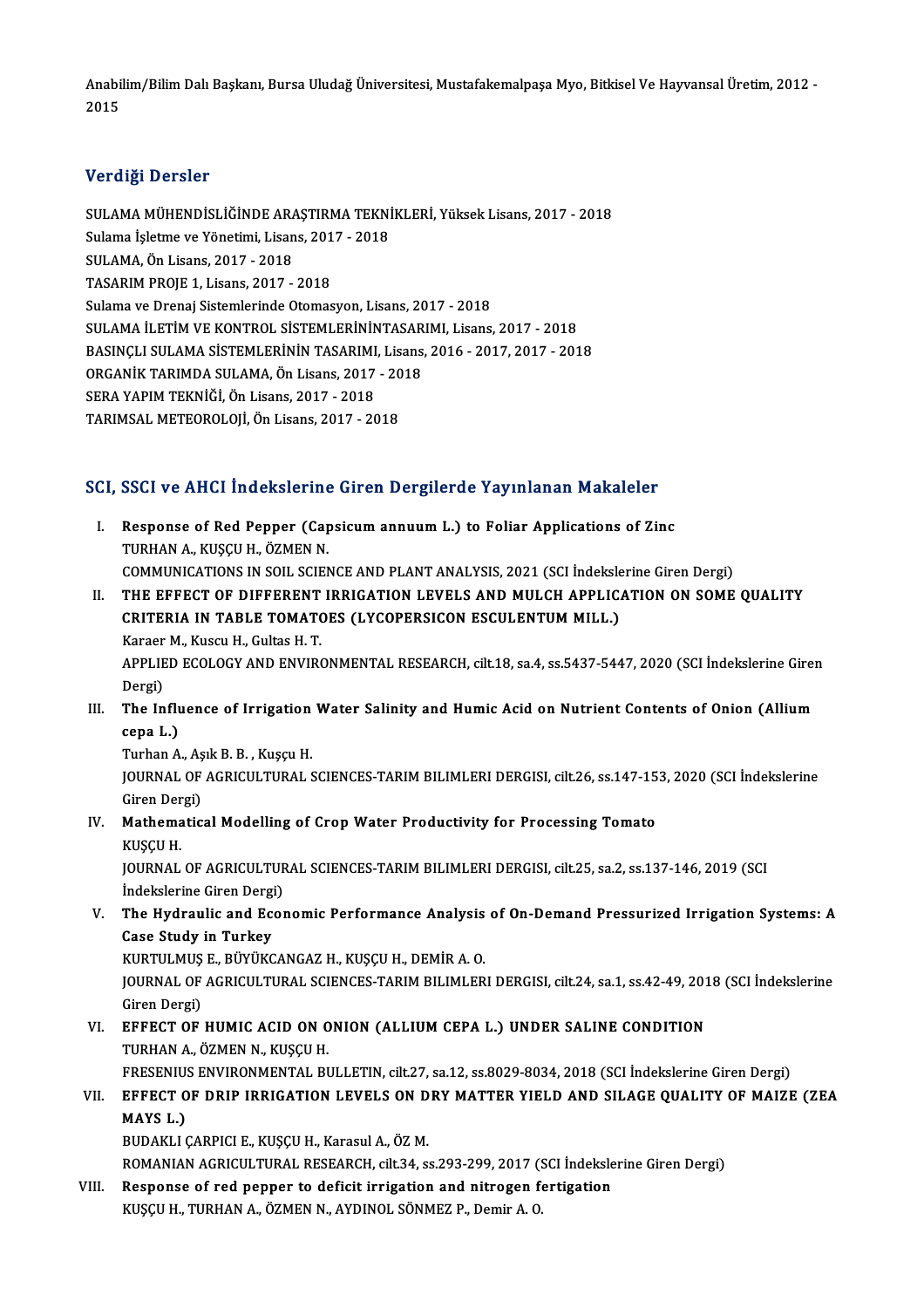ARCHIVES OF AGRONOMY AND SOIL SCIENCE, cilt.62, sa.10, ss.1396-1410, 2016 (SCI İndekslerine Giren Dergi)<br>The Effect of Different Invigation Water Levels on Crain Vield, Vield Components and Some Quality

IX. The Effect of Different Irrigation Water Levels on Grain Yield, Yield Components and Some Quality<br>Parameters of Silage Maize (Zea mays indentata Sturt.) in Marmara Region of Turkey ARCHIVES OF AGRONOMY AND SOIL SCIENCE, cilt.62, sa.10, ss.1396-1410, 2016 (SCI İndekslerine<br>The Effect of Different Irrigation Water Levels on Grain Yield, Yield Components and :<br>Parameters of Silage Maize (Zea mays indent The Effect of Different Irrigation W<br>Parameters of Silage Maize (Zea m:<br>KARASU A., KUŞÇU H., ÖZ M., Bayram G.<br>NOTULAE POTANICAE HOPTLACPOPOT

NOTULAE BOTANICAE HORTI AGROBOTANICI CLUJ-NAPOCA, cilt.43, sa.1, ss.138-145, 2015 (SCI İndekslerine Giren<br>Dergi) KARAS<br>NOTUL<br>Dergi)<br>Vield NOTULAE BOTANICAE HORTI AGROBOTANICI CLUJ-NAPOCA, cilt43, sa.1, ss.138-145, 2015 (SCI İndekslerine Gir<br>Dergi)<br>X. Yield and economic return response of silage maize to different levels of irrigation water in a sub-<br>humid zo

Dergi)<br>Yield and ec<br>humid zone<br>KARASUA KI Yield and economic retur<br>humid zone<br>KARASU A., KUŞÇU H., ÖZ M.<br>ZEMDIPPYSTE ACPICULTUE

humid zone<br>KARASU A., KUŞÇU H., ÖZ M.<br>ZEMDIRBYSTE-AGRICULTURE, cilt.102, sa.3, ss.313-318, 2015 (SCI İndekslerine Giren Dergi)

- KARASU A., KUŞÇU H., ÖZ M.<br>ZEMDIRBYSTE-AGRICULTURE, cilt.102, sa.3, ss.313-318, 2015 (SCI İndekslerine Giren Dergi)<br>XI. Optimizing Levels of Water and Nitrogen Applied through Drip Irrigation for Yield, Quality, and<br>Water ZEMDIRBYSTE-AGRICULTURE, cilt.102, sa.3, ss.313-318, 2015 (SCI İndekslerine Giren<br>Optimizing Levels of Water and Nitrogen Applied through Drip Irrigation f<br>Water Productivity of Processing Tomato (Lycopersicon esculentum M Optimizing Levels of Water and Nitrogen Applied through D<br>Water Productivity of Processing Tomato (Lycopersicon esc<br>KUŞÇU H., TURHAN A., ÖZMEN N., AYDINOL SÖNMEZ P., DEMİR A. O.<br>HOPTICULTURE ENVIRONMENT AND BIOTECHNOLOCY s Water Productivity of Processing Tomato (Lycopersicon esculentum Mill.)<br>KUŞÇU H., TURHAN A., ÖZMEN N., AYDINOL SÖNMEZ P., DEMİR A. O.<br>HORTICULTURE ENVIRONMENT AND BIOTECHNOLOGY, cilt.55, sa.2, ss.103-114, 2014 (SCI İndeksl KUŞÇU<br>HORTI(<br>Dergi)<br>The re HORTICULTURE ENVIRONMENT AND BIOTECHNOLOGY, cilt.55, sa.2, ss.103-114, 2014 (SCI İndekslerine Gire<br>Dergi)<br>XII. The response of processing tomato to deficit irrigation at various phenological stages in a sub-<br>humid anvineme
- Dergi)<br>The response of pro<br>humid environment<br><sup>VIICCU U</sub> TUDHANA</sup> The response of processing to<br>humid environment<br>KUŞÇU H., TURHAN A., DEMİR A. O.<br>ACRICII TURAL WATER MANACEA humid environment<br>KUŞÇU H., TURHAN A., DEMİR A. O.<br>AGRICULTURAL WATER MANAGEMENT, cilt.133, ss.92-103, 2014 (SCI İndekslerine Giren Dergi)

KUŞÇU H., TURHAN A., DEMİR A. O.<br>AGRICULTURAL WATER MANAGEMENT, cilt.133, ss.92-103, 2014 (SCI İndekslerine Giren Dergi)<br>XIII. The Effect of Different Salinity Levels on the Yield and Some Quality Parameters of Garlic AGRICULTUR<br>The Effect o<br>sativum L.)<br>TUPHAN A. L The Effect of Different Salinity Levels on<br>sativum L.)<br>TURHAN A., KUŞÇU H., ÖZMEN N., DEMİR A. O.<br>JOUPNAL OF ACRICULTURAL SCIENCES TARIL

sativum L.)<br>TURHAN A., KUŞÇU H., ÖZMEN N., DEMİR A. O.<br>JOURNAL OF AGRICULTURAL SCIENCES-TARIM BILIMLERI DERGISI, cilt.20, sa.3, ss.280-287, 2014 (SCI<br>İndekslerine Ciren Dergi) TURHAN A., KUŞÇU H., ÖZI<br>JOURNAL OF AGRICULTUF<br>İndekslerine Giren Dergi)<br>Fffest of different sone JOURNAL OF AGRICULTURAL SCIENCES-TARIM BILIMLERI DERGISI, cilt.20, sa.3, ss.280-287, 201<br>
indekslerine Giren Dergi)<br>XIV. Effect of different concentrations of diluted seawater on yield and quality of lettuce<br>
TUBLAN A KUSC

İndekslerine Giren Dergi)<br>Effect of different concentrations of diluted seawater<br>TURHAN A., KUŞÇU H., ÖZMEN N., Serbeci M. S. , DEMİR A. O.<br>CHU FAN JOUPNAL OF ACRICULTURAL RESEARCH silt 74 se Effect of different concentrations of diluted seawater on yield and quality of lettuce<br>TURHAN A., KUŞÇU H., ÖZMEN N., Serbeci M. S. , DEMİR A. O.<br>CHILEAN JOURNAL OF AGRICULTURAL RESEARCH, cilt.74, sa.1, ss.111-116, 2014 (S

TURHAN A., KUŞÇU H., ÖZMEN N., Serbeci M. S. , DEMİR A. O.<br>CHILEAN JOURNAL OF AGRICULTURAL RESEARCH, cilt.74, sa.1, ss.111-116, 2014 (SCI İndekslerine Giren Derg<br>XV. Yield and Water Use Efficiency of Maize under Deficit Ir CHILEAN JOURNAL OF<br>Yield and Water Use<br>KUŞÇU H., DEMİR A. O.<br>PHILIPPINE ACPICULT Yield and Water Use Efficiency of Maize under Deficit Irrigation Regimes in a Sub-humi<br>KUŞÇU H., DEMİR A. O.<br>PHILIPPINE AGRICULTURAL SCIENTIST, cilt.96, sa.1, ss.32-41, 2013 (SCI İndekslerine Giren Dergi)<br>Alleviation of de

PHILIPPINE AGRICULTURAL SCIENTIST, cilt.96, sa.1, ss.32-41, 2013 (SCI İndekslerine Giren Dergi)

KUŞÇU H., DEMİR A. O.<br>PHILIPPINE AGRICULTURAL SCIENTIST, cilt.96, sa.1, ss.32-41, 2013 (SCI İndekslerine Giren Dergi)<br>XVI. Alleviation of deleterious effects of salt stress by applications of supplementary potassium-ca Alleviation of deleterious effects of salt stress by application<br>on spinach<br>TURHAN A., KUŞÇU H., ÖZMEN N., AŞIK B. B. , ŞERBECİ M. S. , Seniz V.<br>ACTA ACRICULTURAE SCANDINAVICA SECTION B. SOU, AND BLANT.

ACTA AGRICULTURAE SCANDINAVICA SECTION B-SOIL AND PLANT SCIENCE, cilt.63, sa.2, ss.184-192, 2013 (SCI Indekslerine Giren Dergi) TURHAN A., KUŞÇU H., ÖZI<br>ACTA AGRICULTURAE SCA<br>İndekslerine Giren Dergi)<br>Effect of rainfed and in ACTA AGRICULTURAE SCANDINAVICA SECTION B-SOIL AND PLANT SCIENCE, cilt.63, sa.2, ss.184-192, 2013 (Starting Conditions)<br>XVII. Effect of rainfed and irrigated conditions on yield and quality traits of new-improved sunflower<br>

(indekslerine Giren Dergi)<br>Effect of rainfed and irrigated conditions on yield an<br>(Helianthus annuus) hybrids in a sub-humid climate<br>ÖZ M. KARASUA, KUSCU H. SİNCİK M. Turan Z. M. GÖKSO (Helianthus annuus) hybrids in a sub-humid climate<br>ÖZ M., KARASU A., KUŞÇU H., SİNCİK M., Turan Z. M. , GÖKSOY A. T.

INDIANJOURNALOFAGRICULTURAL SCIENCES, cilt.83, sa.1, ss.41-50,2013 (SCI İndekslerineGirenDergi)

XVIII. EFFECT OF IRRIGATION AMOUNTS APPLIED WITH DRIP IRRIGATION ON MAIZE INDIAN JOURNAL OF AGRICULTURAL SCIENCES, cilt83, sa.1, ss.41-50, 2013 (SCI İndekslerine Giren Dergi)<br>EFFECT OF IRRIGATION AMOUNTS APPLIED WITH DRIP IRRIGATION ON MAIZE<br>EVAPOTRANSPIRATION, YIELD, WATER USE EFFICIENCY, AND N EFFECT O<br>EVAPOTR<br>CLIMATE<br>EUSCU U EVAPOTRANSPIRATION, YIELD, WATER USE EF<br>CLIMATE<br>KUŞÇU H., KARASU A., ÖZ M., DEMİR A. O. , TURGUT İ.<br>TURKISH JOURNAL OF EJELD CROPS, cilt 18, SR 1, SR 1 CLIMATE<br>KUŞÇU H., KARASU A., ÖZ M., DEMİR A. O. , TURGUT İ.<br>TURKISH JOURNAL OF FIELD CROPS, cilt.18, sa.1, ss.13-19, 2013 (SCI İndekslerine Giren Dergi)<br>Influence of nastataska en viald and fuuit sharastaristisa and qualit

- KUŞÇU H., KARASU A., ÖZ M., DEMİR A. O. , TURGUT İ.<br>TURKISH JOURNAL OF FIELD CROPS, cilt.18, sa.1, ss.13-19, 2013 (SCI İndekslerine Giren Dergi)<br>XIX. Influence of rootstocks on yield and fruit characteristics and quali TURKISH JOURNAL OF FIELD CROPS, cilt.18, sa.1, ss.13-19<br>Influence of rootstocks on yield and fruit characte<br>TURHAN A., ÖZMEN N., KUŞÇU H., ŞERBECİ M. S. , Seniz V.<br>HOPTICULTURE ENVIRONMENT AND BIOTECHNOLOCY Influence of rootstocks on yield and fruit characteristics and quality of watermelon<br>TURHAN A., ÖZMEN N., KUŞÇU H., ŞERBECİ M. S. , Seniz V.<br>HORTICULTURE ENVIRONMENT AND BIOTECHNOLOGY, cilt.53, sa.4, ss.336-341, 2012 (SCI TURHA<br>HORTI(<br>Dergi) HORTICULTURE ENVIRONMENT AND BIOTECHNOLOGY, cilt.53, s.<br>Dergi)<br>XX. Genotypic variation in the response of tomato to salinity<br>TUPHAN A SON'T V. KUSCU H
- Dergi)<br>Genotypic variation in the l<br>TURHAN A., Seniz V., KUŞÇU H.<br>AERICAN IQURNAL OF RIQTEC TURHAN A., Seniz V., KUŞÇU H.<br>AFRICAN JOURNAL OF BIOTECHNOLOGY, cilt.8, sa.6, ss.1062-1068, 2009 (SCI İndekslerine Giren Dergi)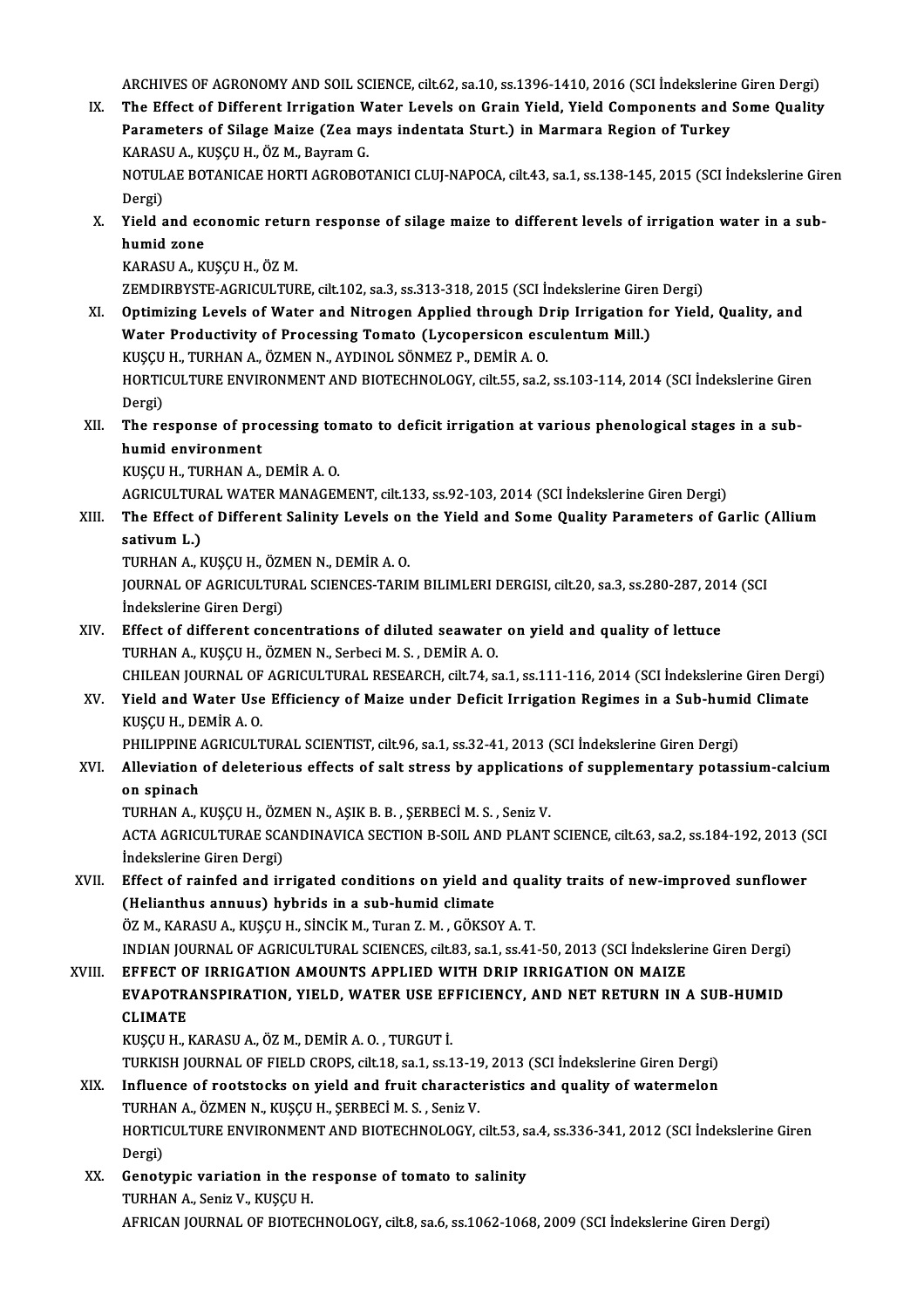XXI. Yield and economic return of drip-irrigated vegetable production in Turkey<br>KISCU H. Catin B. TURHAN A **Yield and economic return<br>KUŞÇU H., Cetin B., TURHAN A.<br>NEW ZEALAND JOURNAL OF C** Yield and economic return of drip-irrigated vegetable production in Turkey<br>KUŞÇU H., Cetin B., TURHAN A.<br>NEW ZEALAND JOURNAL OF CROP AND HORTICULTURAL SCIENCE, cilt.37, sa.1, ss.51-59, 2009 (SCI İndekslerine<br>Ciron Dergi) KUŞÇU H., Cet<br>NEW ZEALAN<br>Giren Dergi)<br>Performang NEW ZEALAND JOURNAL OF CROP AND HORTICULTURAL SCIENCE, cilt.37, sa.1, ss.51-59, 2009 (SCI İndekslerine<br>Giren Dergi)<br>XXII. Performance assessment for irrigation water management: A case study in the Karacabey irrigation<br>Sch Giren Dergi)<br>Performance asse:<br>scheme in Turkey<br>vuscu u pöttüvter Performance assessment for irrigati<br>scheme in Turkey<br>KUŞÇU H., BÖLÜKTEPE F. E. , DEMİR A. O.<br>AERICAN IQUENAL OF ACRICULTIRAL P scheme in Turkey<br>KUŞÇU H., BÖLÜKTEPE F. E. , DEMİR A. O.<br>AFRICAN JOURNAL OF AGRICULTURAL RESEARCH, cilt.4, sa.2, ss.124-132, 2009 (SCI İndekslerine Giren Dergi) KUŞÇU H., BÖLÜKTEPE F. E. , DEMİR A. O.<br>AFRICAN JOURNAL OF AGRICULTURAL RESEARCH, cilt.4, sa.2, ss.124-132, 2009 (SCI İndekslerine Giren Dergi<br>XXIII. Adoption factors of irrigation systems whose projects are synchroniz AFRICAN JOURNAL OF AGRICULTURAL RESEARCH, cilt.4, sa.2, ss.124-132, 2009 (SCI İn<br>Adoption factors of irrigation systems whose projects are synchronized wit<br>YASLIOĞLU E., Arici I., KUŞÇU H., GÜNDOĞDU K. S. , AKKAYA ASLAN Ş. Adoption factors of irrigation systems whose projects are synchronized with land consolidering and the set of the SASLIOGLU E., Arici I., KUŞÇU H., GÜNDOĞDU K. S. , AKKAYA ASLAN Ş. T. , KİRMİKİL M.<br>KUWAIT JOURNAL OF SCIENC YASLIOĞLU E., Arici I., KUŞÇU H., GÜNDOĞDU K. S. , AKKAYA ASLAN Ş. T. , KİRMİKİL M.<br>KUWAIT JOURNAL OF SCIENCE & ENGINEERING, cilt.35, ss.71-80, 2008 (SCI İndekslerine Giren I<br>XXIV. An assessment of the irrigation managemen KUWAIT JOURNAL OF SCIENCE & ENGINEERING, cilt.3<br>An assessment of the irrigation management tra<br>Mustafakemalpasa irrigation scheme in Turkey XXIV. An assessment of the irrigation management transfer programme: Case study in the Mustafakemalpasa irrigation scheme in Turkey<br>KUŞÇU H., DEMİR A. O. , Korukcu A. Mustafakemalpasa irrigation scheme in Turkey<br>KUŞÇU H., DEMİR A. O. , Korukcu A.<br>IRRIGATION AND DRAINAGE, cilt.57, sa.1, ss.15-22, 2008 (SCI İndekslerine Giren Dergi)<br>Feonomice of drin innisation for annla (Malue dameetice) KUŞÇU H., DEMİR A. O. , Korukcu A.<br>IRRIGATION AND DRAINAGE, cilt.57, sa.1, ss.15-22, 2008 (SCI İndekslerine Giren Dergi)<br>XXV. Economics of drip irrigation for apple (Malus domestica) orchards in Turkey<br>Cetin B. Ozen H. Kus **IRRIGATION AND DRAINA<br>Economics of drip irrig<br>Cetin B., Ozer H., Kuscu H.<br>NEW 7EAL AND IOUPMAL** Economics of drip irrigation for apple (Malus domestica) orchards in Turkey<br>Cetin B., Ozer H., Kuscu H.<br>NEW ZEALAND JOURNAL OF CROP AND HORTICULTURAL SCIENCE, cilt.32, sa.4, ss.349-354, 2004 (SCI<br>Indekalarine Ciren Dergi) Cetin B., Ozer H., Kuscu H.<br>NEW ZEALAND JOURNAL<br>İndekslerine Giren Dergi)

# İndekslerine Giren Dergi)<br>Diğer Dergilerde Yayınlanan Makaleler

- iğer Dergilerde Yayınlanan Makaleler<br>I. Sulama Suyu Bor Kapsamları ile Kırmızı Biber Bitkisinin Verim ve Kalite Karakteristikleri Arasındaki<br>İlişkiler r Dorge<br>Sulama<br>İlişkiler<br><sup>Turban A</sup> Sul<mark>ama Suyu Bor</mark><br>İlişkiler<br>Turhan A., Kuşçu H.<br>Bursa Hudağ Üniya
	-

İlişkiler<br>Turhan A., Kuşçu H.<br>Bursa Uludağ Üniversitesi Ziraat Fakültesi Dergisi (Online), cilt.34, sa.1, ss.201-212, 2020 (Diğer Kurumların Turhan A., Kuşçu H<br>Bursa Uludağ Ünive<br>Hakemli Dergileri)<br>The Effect of Diff Bursa Uludağ Üniversitesi Ziraat Fakültesi Dergisi (Online), cilt.34, sa.1, ss.201-212, 2020 (Diğer Kurumların<br>Hakemli Dergileri)<br>II. The Effect of Different Dripper Properties on Entomopathogenic Nematode Application

- Hakemli Dergileri)<br>The Effect of Different Drippe<br>Irrigation<br>ERDOĞAN H., Ulu T. C. , KUŞÇU H. II. The Effect of Different Dripper Properties on Entomopathogenic Nematode Application in Drip
	-

Irrigation<br>ERDOĞAN H., Ulu T. C. , KUŞÇU H.<br>KSU TARIM VE DOGA DERGISI-KSU JOURNAL OF AGRICULTURE AND NATURE, cilt.23, sa.1, ss.230-236, 2020 (ESCI ERDOĞAN H., Ulu T. C. , KU<br>KSU TARIM VE DOGA DER<br>İndekslerine Giren Dergi)<br>Turluluk Stresinin Betl KSU TARIM VE DOGA DERGISI-KSU JOURNAL OF AGRICULTURE AND NATURE, cilt.23, sa.1, ss.230-236, 2020<br>Indekslerine Giren Dergi)<br>III. Tuzluluk Stresinin Patlıcanda (Solanum melongena L.) Su Kullanım Etkinliği, Verim Bileşenleri,

İndekslerine Giren Dergi)<br>Tuzluluk Stresinin Patlıcanda (Solanum melongena L.)<br>Yaprak Klorofil ve Karotenoid İçeriği Üzerine Etkileri<br>TURHAN A KUSCU H Tuzluluk Stresinin F<br>Yaprak Klorofil ve I<br>TURHAN A., KUŞÇU H.<br><sup>Vüzüncü Vu Üniversite</sup> TURHAN A., KUŞÇU H.<br>Yüzüncü Yıl Üniversitesi Tarım Bilimleri Dergisi, cilt.29, sa.1, ss.61-68, 2019 (Diğer Kurumların Hakemli Dergileri)

IV. The Effect of Different Irrigation Water Amounts and Nutrient Solution Applications on the Yield, Yüzüncü Yıl Üniversitesi Tarım Bilimleri Dergisi, cilt.29, sa.1, ss.61-68, 2019 (Diğer Kurumların Hakemli<br>The Effect of Different Irrigation Water Amounts and Nutrient Solution Applications on the<br>Some Yield Components and The Effect of Differe<br>Some Yield Compone<br>Caygaraci A., KUŞÇU H.<br>KSU TARIM VE DOCA F Some Yield Components and Water Use Efficiency of Quinoa (Chenopodium Quinoa Willd.)<br>Caygaraci A., KUŞÇU H.<br>KSU TARIM VE DOGA DERGISI-KSU JOURNAL OF AGRICULTURE AND NATURE, cilt.22, sa.3, ss.370-380, 2019 (ESCI<br>İndekalerin

Caygaraci A., KUŞÇU H.<br>KSU TARIM VE DOGA DER<br>İndekslerine Giren Dergi)<br>Pursa Ekalajik Kasullar KSU TARIM VE DOGA DERGISI-KSU JOURNAL OF AGRICULTURE AND NATURE, cilt.22, sa.3, ss.370-380, 2019 (E.<br>Indekslerine Giren Dergi)<br>V. Bursa Ekolojik Koşullarında Yetiştirilen Susamda Farklı Ekim Zamanlarının Tohum Verimi Ve

- İndekslerine Giren Dergi)<br>Bursa Ekolojik Koşullarında<br>Verim Bileşenlerine Etkileri<br>Ö7 M. KUSCU H Bursa Ekolojik<br>Verim Bileşenl<br>ÖZ M., KUŞÇU H.<br><sup>Burga Uludağ Ün</sup>
	-

Verim Bileşenlerine Etkileri<br>ÖZ M., KUŞÇU H.<br>Bursa Uludağ Üniversitesi Ziraat Fakültesi Dergisi, cilt.32, sa.2, ss.111-121, 2018 (Diğer Kurumların Hakemli<br>Dergileri) ÖZ M., KUŞ<br>Bursa Ulud<br>Dergileri)<br>Farklı Ba

- VI. Farklı Bor Konsantrasyonlarının Ekmeklik Buğday Çeşitlerinin Çimlenmesi Üzerine Etkileri KUŞÇUH., KURTULMUŞ E., ARSLAN B., KARAKUŞ İ., KUMRALTEKİN E., UÇANİ.E., AŞIK M.C.
- Süleyman Demirel Üniversitesi Ziraat Fakültesi Dergisi, ss.319-327, 2018 (Diğer Kurumların Hakemli Dergileri)
- VII. Basınçlı Sulama Sistemlerinin EPANET Yazılımı Kullanılarak Performans Analizi ve Rehabilitasyonu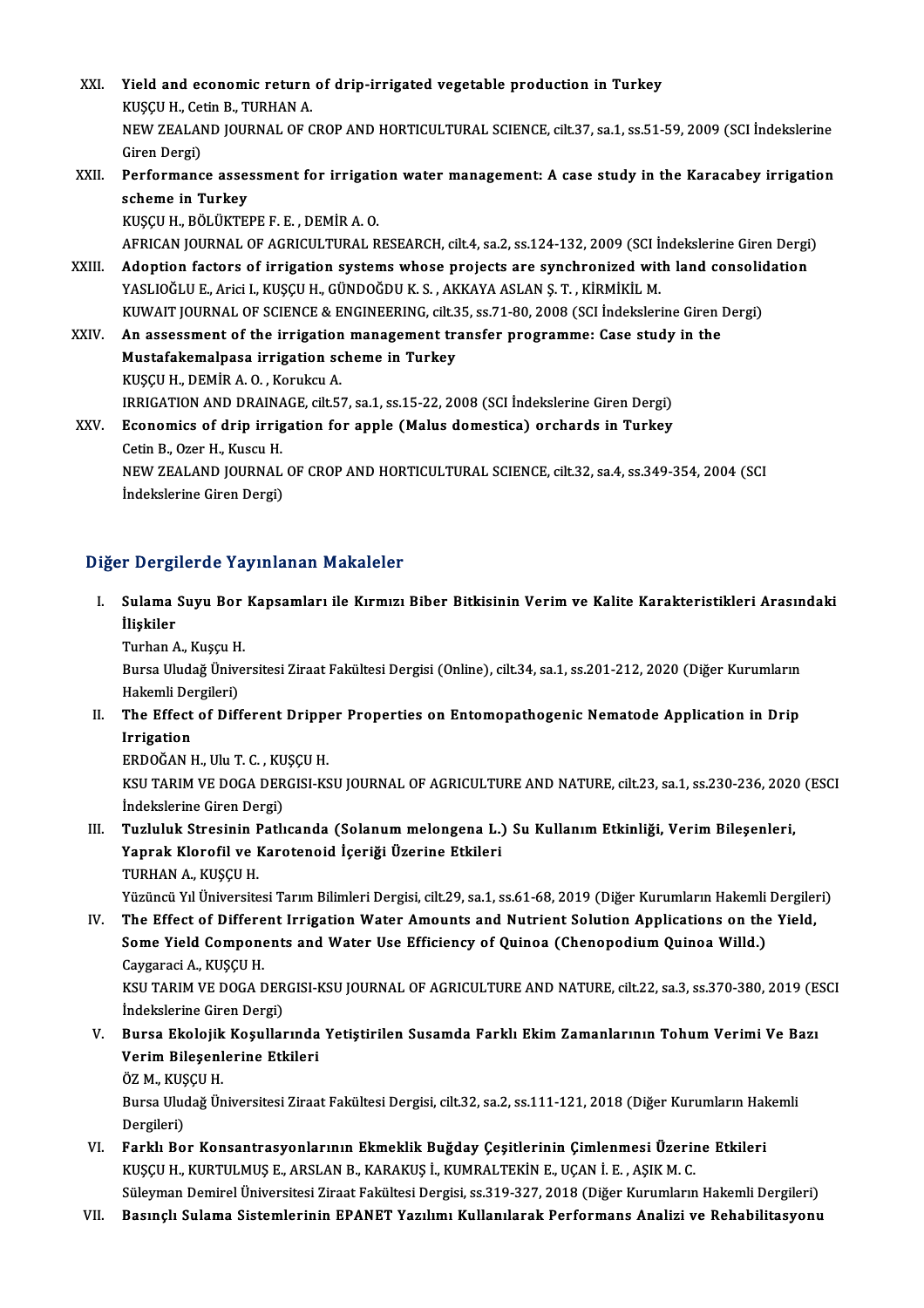KURTULMUŞE.,KUŞÇUH.,DEMİRA.O.

KURTULMUŞ E., KUŞÇU H., DEMİR A. O.<br>SU KAYNAKLARI, cilt.3, sa.2, ss.14-21, 2018 (Diğer Kurumların Hakemli Dergileri)<br>Hayyayın Varim ve Bazı Kalite Özellikleri Üzerine Sulama Suyu Tuzluluğu

KURTULMUŞ E., KUŞÇU H., DEMİR A. O.<br>SU KAYNAKLARI, cilt.3, sa.2, ss.14-21, 2018 (Diğer Kurumların Hakemli Dergileri)<br>VIII. Havucun Verim ve Bazı Kalite Özellikleri Üzerine Sulama Suyu Tuzluluğu ve Kalsiyumun İnteraktif SU KAYN<br><mark>Havucu</mark><br>Etkileri<br>TUPHAN Havucun Verim ve Bazı Kalite<br>Etkileri<br>TURHAN A., ÖZMEN N., KUŞÇU H.<br>Tenrak Su Dergisi silt 7, sa 1, sa 2 <mark>Etkileri</mark><br>TURHAN A., ÖZMEN N., KUŞÇU H.<br>Toprak Su Dergisi, cilt.7, sa.1, ss.31-39, 2018 (Diğer Kurumların Hakemli Dergileri)

TURHAN A., ÖZMEN N., KUŞÇU H.<br>Toprak Su Dergisi, cilt.7, sa.1, ss.31-39, 2018 (Diğer Kurumların Hakemli Dergileri)<br>IX. Tuz Stresinin Bazı Kinoa (Chenopodium quinoa Willd.) Çeşitlerinin Çimlenme Özellikleri Üzerine<br>Etki Topral<br><mark>Tuz S</mark>t<br>Etkisi<br><sup>Kuscu</sup> Tuz Stresinin Bazı Kinoa (Chenopod<br>Etkisi<br>KUŞÇU H., Çayğaracı A., Ndayizeye J. d. D.<br>Uludağ Üniversitesi Zirast Fakültesi Derg <mark>Etkisi</mark><br>KUŞÇU H., Çayğaracı A., Ndayizeye J. d. D.<br>Uludağ Üniversitesi Ziraat Fakültesi Dergisi, cilt.32, sa.1, ss.89-99, 2018 (Diğer Kurumların Hakemli Dergileri)<br>Feanamia Baturn varsus Cran Watar Pradustivity of Watarma

KUŞÇU H., Çayğaracı A., Ndayizeye J. d. D.<br>Uludağ Üniversitesi Ziraat Fakültesi Dergisi, cilt.32, sa.1, ss.89-99, 2018 (Diğer Kurumların Hakemli Dergileri)<br>X. Economic Return versus Crop Water Productivity of Watermelo

# Uludağ Ünive<br>Economic F<br>Conditions<br>EUSCU H TI

Economic Return versus Crop Water Productivity of Watermelon under<br>Conditions<br>KUŞÇU H., TURHAN A., BÜYÜKCANGAZ H., KESKİN B., KURTULMUŞ E., DEMİR A. O.<br>Tenrak Su Dergişi silt 6, 99, 1, 99, 7, 14, 2017 (Diğer Kurumların Hak Conditions<br>KUŞÇU H., TURHAN A., BÜYÜKCANGAZ H., KESKİN B., KURTULMUŞ E., DEMİR A. O.<br>Toprak Su Dergisi, cilt.6, sa.1, ss.7-14, 2017 (Diğer Kurumların Hakemli Dergileri)<br>Investisation of Some Viald and Quality Charasteristi

KUŞÇU H., TURHAN A., BÜYÜKCANGAZ H., KESKİN B., KURTULMUŞ E., DEMİR A. O.<br>Toprak Su Dergisi, cilt.6, sa.1, ss.7-14, 2017 (Diğer Kurumların Hakemli Dergileri)<br>XI. Investigation of Some Yield and Quality Characteristics of S Toprak Su Dergisi, cilt.6, sa.1, ss.7-14, 2017 (Diğer<br>Investigation of Some Yield and Quality Char<br>Different Plant Densityand Row Orientation<br>ÖZ M. KUSCU H. KARASU A Investigation of Some Yie<br>Different Plant Densityan<br>ÖZ M., KUŞÇU H., KARASU A.<br>International Journal of Crou ÖZ M., KUŞÇU H., KARASU A.

Different Plant Densityand Row Orientation<br>ÖZ M., KUŞÇU H., KARASU A.<br>International Journal of Crop Science and Technology, cilt.2, sa.2, ss.78-86, 2016 (Diğer Kurumların Hakemli<br>Dergileri) International Journal of Crop Science and Technology, cilt.2, sa.2, ss.78-86, 2016 (Diğer Kurumların Hakemli<br>Dergileri)<br>XII. NITROGEN YIELD AND QUALITY RELATIONSHIP IN THE RAPESEED Brassica napus ssp oleifera L

Dergileri)<br><mark>NITROGEN YIELD AND QI</mark><br>ÖZ M., KUŞÇU H., KARASU A.<br>International Journal of Agri NITROGEN YIELD AND QUALITY RELATIONSHIP IN THE RAPESEED Brassica napus ssp oleifera L<br>ÖZ M., KUŞÇU H., KARASU A.<br>International Journal of Agriculture and Environmental Research, 2016 (Diğer Kurumların Hakemli Dergileri)<br>Fa

### ÖZ M., KUŞÇU H., KARASU A.<br>International Journal of Agriculture and Environmental Research, 2016 (Diğer Kurumların Hakemli Dergileri)<br>XIII. Farklı Tuzluluk Düzeylerinin Sarımsakta (Allium sativum L.) Verim veBazı Kalit International Journal of Agriculture and Envire<br>Farklı Tuzluluk Düzeylerinin Sarımsakta<br>TURHAN A., KUŞÇU H., ÖZMEN N., DEMİR A. O.<br>Tarım Pilimleri Dergisi, silt 20, sə 3, ss 1300, 75 Farklı Tuzluluk Düzeylerinin Sarımsakta (Allium sativum L.) Verim veBazı Kalite Öz<br>TURHAN A., KUŞÇU H., ÖZMEN N., DEMİR A. O.<br>Tarım Bilimleri Dergisi, cilt.20, sa.3, ss.1300-7580, 2015 (Diğer Kurumların Hakemli Dergileri)<br>

### TURHAN A., KUŞÇU H., ÖZMEN N., DEMİR A. O.<br>Tarım Bilimleri Dergisi, cilt.20, sa.3, ss.1300-7580, 2015 (Diğer Kurumların Hakemli Dergileri)<br>XIV. Sulama suyu tuzluluğunun hıyarın verim meyve özellikleri ve su kullanım et Tarım Bilimleri Dergisi, cilt.20, sa.3, ss.1300-7580, 2015 (Diğer Kurumların Hakemli Dergileri)<br>Sulama suyu tuzluluğunun hıyarın verim meyve özellikleri ve su kullanım etkinliği üzerine etkis<br>TURHAN A., KUŞÇU H., DEMİR A. Sulama suyu tuzluluğunun hıyarın verim meyve özellikleri ve su kullanım etkinliği üzerine etki:<br>TURHAN A., KUŞÇU H., DEMİR A. O.<br>Journal of Agricultural Faculty of Gaziosmanpasa University, cilt.32, ss.29, 2015 (Diğer Kuru

TURHAN A., KUŞÇU H., DEMİR A. O.<br>Journal of Agricultural Faculty of G.<br>Dergileri) Journal of Agricultural Faculty of Gaziosmanpasa University, cilt.32, ss.29, 2015 (Diğer Kurumların Hakemli<br>Dergileri)<br>XV. Bursa Ekolojik Koşullarında Karpuzun Su Kullanım Etkinliği Verim ve Meyve Kalitesi Üzerine Fark

### Dergileri)<br>Bursa Ekolojik Koşullarında<br>Sulama Rejimlerinin Etkileri<br>KUSCU H. TURHAN A. ÖZMEN N Sulama Rejimlerinin Etkileri<br>KUŞÇU H., TURHAN A., ÖZMEN N., AYDINOL P., DEMİR A. O.

Sulama Rejimlerinin Etkileri<br>KUŞÇU H., TURHAN A., ÖZMEN N., AYDINOL P., DEMİR A. O.<br>Akdeniz Üniversitesi Ziraat Fakültesi Dergisi, cilt.28, sa.1, ss.21-26, 2015 (Diğer Kurumların Hakemli Dergileri)<br>THE REL ATIONSHIRS RETWE KUŞÇU H., TURHAN A., ÖZMEN N., AYDINOL P., DEMİR A. O.<br>Akdeniz Üniversitesi Ziraat Fakültesi Dergisi, cilt.28, sa.1, ss.21-26, 2015 (Diğer Kurumların Hakemli Dergileri)<br>XVI. THE RELATIONSHIPS BETWEEN SALINITY LEVELS OF Akdeniz Üniversitesi Ziraat Fakültesi Dergisi, cilt.28, sa.1, ss.21-26, 2015 (Diğer Ku<br>THE RELATIONSHIPS BETWEEN SALINITY LEVELS OF WATER USED FOR<br>AND QUALITY PARAMETERS IN RED PEPPER Capsicum annum cv Kapija<br>TUPHAN A. KUS THE RELATIONSHIPS BETWEEN SALINITY LEVELS OF WATER USED FOR IRRIGATION WITH YIELD<br>AND QUALITY PARAMETERS IN RED PEPPER Capsicum annum cv Kapija<br>TURHAN A., KUŞÇU H., ÖZMEN N., DEMİR A. O.

ANADOLU JOURNAL OF AGRICULTURAL SCIENCES, cilt.29, sa.3, ss.186, 2014 (Diğer Kurumların Hakemli Dergileri)

### TURHAN A., KUŞÇU H., ÖZMEN N., DEMİR A. O.<br>ANADOLU JOURNAL OF AGRICULTURAL SCIENCES, cilt.29, sa.3, ss.186, 2014 (Diğer Kurumların Hakemli Dergileri<br>XVII. Benchmarking performance assessment of irrigation water management ANADOLU JOURNAL OF AGRICULTURAL<br>Benchmarking performance assess:<br>of the Susurluk river basin Turkey<br>PUSCU H Benchma<br>of the Su<br>KUŞÇU H.<br>African Jo of the Susurluk river basin Turkey<br>KUŞÇU H.<br>African Journal Of Business Management, cilt.6, sa.8, ss.2848-2859, 2012 (Diğer Kurumların Hakemli Dergileri)

### KUŞÇU H.<br>African Journal Of Business Management, cilt.6, sa.8, ss.2848-2859, 2012 (Diğer Kurumların<br>XVIII. Responses of maize to full and limited irrigation at different plant growth stages<br>KUSCU H. DEMİR A. Q African Journal Of Busi<br>Responses of maize<br>KUŞÇU H., DEMİR A. O.<br>Journal of Agricultural Responses of maize to full and limited irrigation at different plant growth stages<br>KUŞÇU H., DEMİR A. O.<br>Journal of Agricultural Faculty of Uludağ University, cilt.26, sa.2, ss.15-27, 2012 (Diğer Kurumların Hakemli<br>Dersile

KUŞÇU H., DEMİR A. O.<br>Journal of Agricultural Faculty of Uludağ University, cilt.26, sa.2, ss.15-27, 2012 (Diğer Kurumların Hakemli<br>Dergileri)

### XIX. Effects of different salt concentrations NaCl on germination of some spinach cultivars Dergileri)<br><mark>Effects of different salt conc</mark><br>TURHAN A., KUŞÇU H., ŞENİZ V.<br>JOUPNAL OF ACRICULTURAL E

JOURNAL OF AGRICULTURAL FACULTY OF ULUDAG UNIVERSITY, cilt.25, sa.1, ss.65-77, 2011 (Diğer Kurumların Hakemli Dergileri) TURHAN A., KUŞÇU<br>JOURNAL OF AGRIC<br>Hakemli Dergileri)<br>Mustafakamalnas JOURNAL OF AGRICULTURAL FACULTY OF ULUDAG UNIVERSITY, cilt.25, sa.<br>Hakemli Dergileri)<br>XX. Mustafakemalpaşa Sulama Alanında Arazi Toplulaştırma Gerekliliği<br>KUSCU H

Hakemli I<br><mark>Mustafal</mark><br>KUŞÇU H.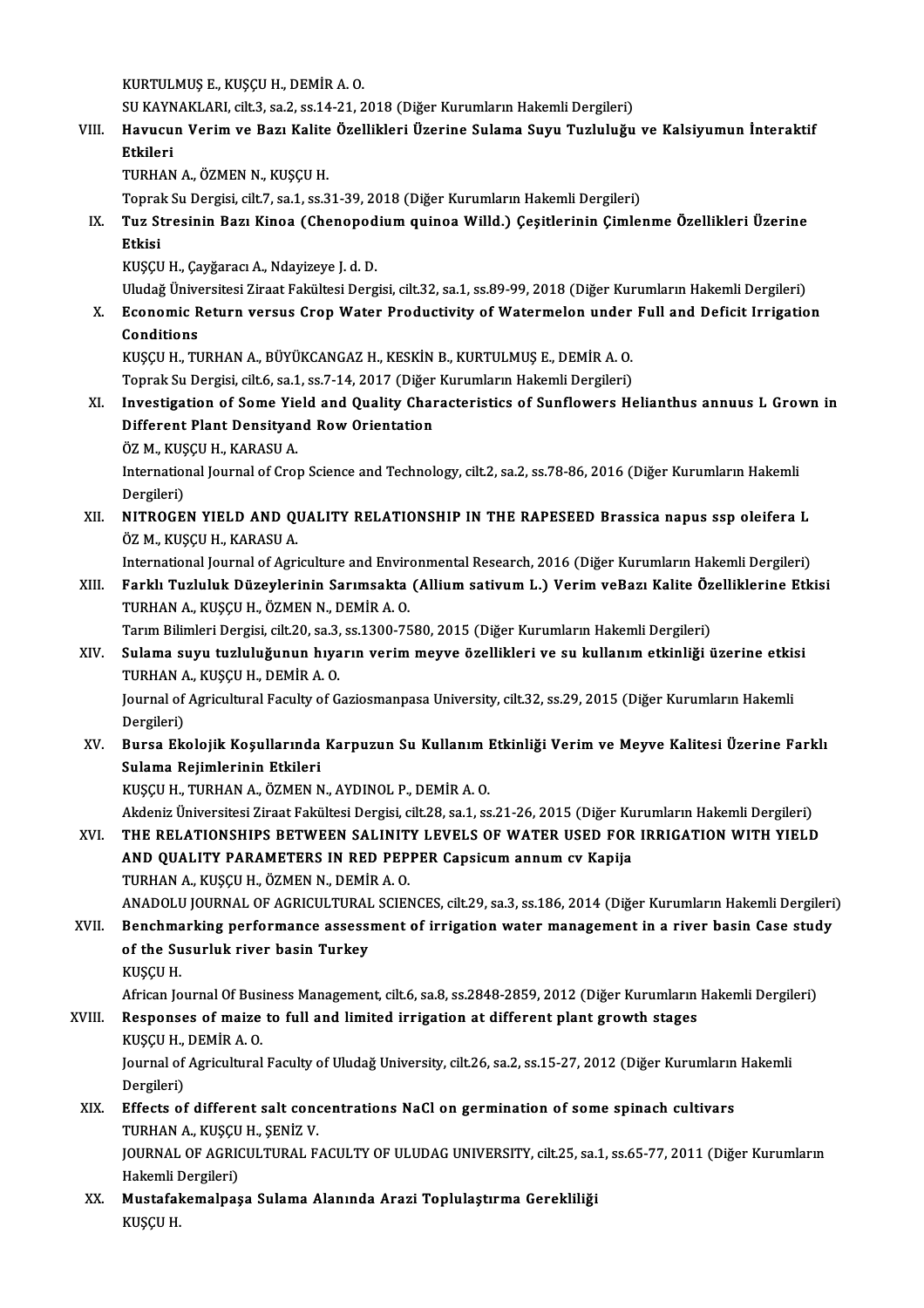Mustafa Kemal Üniversitesi Ziraat Fakültesi Dergisi, cilt.9, sa.2, ss.61-72, 2004 (Diğer Kurumların Hakemli<br>Persileri) Mustafa Ko<br>Dergileri)<br>Assosama Mustafa Kemal Üniversitesi Ziraat Fakültesi Dergisi, cilt.9, sa.2, ss.61-72, 2004 (Diğer Kurumların Hakemli<br>Dergileri)<br>XXI. Assessment of Irrigation Schemes with Comparative Indicators in Southeastern Anatolia Project<br>DEČI

Dergileri)<br>Assessment of Irrigation Schemes with C<br>DEĞİRMENCİ H., BÜYÜKCANGAZ H., KUŞÇU H.<br>Turkish Journal Of Agrigulture And Forsetyu DEĞİRMENCİ H., BÜYÜKCANGAZ H., KUŞÇU H.<br>Turkish Journal Of Agriculture And Forestry, cilt.27, sa.5, ss.293-303, 2003 (Diğer Kurumların Hakemli Dergileri)

#### Kitap & Kitap Bölümleri

Itap & Kitap Bölümleri<br>I. Effects of soil water deficit at different growth stages on yield and quality of processing tomato P & IIIUP DOIUMIOIT<br>Effects of soil water deficit at different growth stages on yie<br>TURHAN A., KUŞÇU H., ÖZMEN N., AYDINOL P., ŞENİZ V., DEMİR A. O.<br>Asta Hartisulturae 1145. International Sumnesium on Bisteshnalasu TURHAN A., KUŞÇU H., ÖZMEN N., AYDINOL P., ŞENİZ V., DEMİR A. O.<br>Acta Horticulturae 1145: International Symposium on Biotechnology and Other Omics in Vegetable Science, Naci Onus, Editör, INT SOC HORTICULTURAL SCIENCE, PO BOX 500, 3001 LEUVEN 1, BELGIUM, Leuven, ss.85-91, 2016

# onus, Editor, INT SOC HORTICOLTORAL SCIENCE, PO BOX 500, 3001 LEOVEN 1, BEL<br>Hakemli Kongre / Sempozyum Bildiri Kitaplarında Yer Alan Yayınlar

- akemli Kongre / Sempozyum Bildiri Kitaplarında Yer Alan Yayınlar<br>I. A Practice-oriented Review of Bioreactors for Subsurface Agricultural Drainage I. A Practice-oriented Review of Bioreactors for Subsurface Agricultural Drainage<br>DEMIR A.O., KUŞÇU H., KURTULMUŞ E. 19 A Practice-oriented Review of Bioreactors for Subsurface Agricultural Drainage<br>DEMİR A. O. , KUŞÇU H., KURTULMUŞ E.<br>1st International Congress on Biosystems Engineering, Hatay, Türkiye, 24 - 27 Eylül 2019, cilt.1, ss.22 DEMİR A. O. , KUŞÇU H., KURTULMUŞ E.<br>1st International Congress on Biosystems Engineering, Hatay, Türkiye, 24 - 27 Eylül 2019, cilt.<br>1. Sulamanın salçalık domates meyvelerinde suda çözünür kuru madde üzerine etkisi<br>1. KUSC
- 1st International Congress on Biosystems Engi<br>Sulamanın salçalık domates meyvelerinde<br>KUŞÇU H., TURHAN A., DEMİR A. O. , ÖZMEN N.<br>12. Ulucal Kültürtelmik Semnerrumu Mayıs. Te Sulamanın salçalık domates meyvelerinde suda çözünür kuru madde üzer<br>KUŞÇU H., TURHAN A., DEMİR A. O. , ÖZMEN N.<br>12. Ulusal Kültürteknik Sempozyumu Mayıs, Tekirdağ., Türkiye, 21 - 23 Mayıs 2014<br>EARKLI ROR KONSANTRASYONI AR
- KUŞÇU H., TURHAN A., DEMİR A. O. , ÖZMEN N.<br>12. Ulusal Kültürteknik Sempozyumu Mayıs, Tekirdağ., Türkiye, 21 23 Mayıs 2014<br>III. FARKLI BOR KONSANTRASYONLARININ BAZI TATLI MISIR ÇEŞİTLERİNDE ÇİMLENME ÜZERİNE<br>FTKİSİ 12. Ulus<br>FARKL<br>ETKİSİ<br><sup>VESVİN</sup> FARKLI BOR KONS<br>ETKİSİ<br>KESKİN B., KUŞÇU H.<br>Huslananası Su ve Co
	-

ETKİSİ<br>KESKİN B., KUŞÇU H.<br>Uluslararası Su ve Çevre Kongresi, Bursa, Türkiye, 22 - 24 Mart 2018, cilt.1, ss.821-827<br>RASINCLI SULAMA SİSTEMI ERİNİN ERANET YAZILIMI KULLANILARAK REREG

KESKİN B., KUŞÇU H.<br>Uluslararası Su ve Çevre Kongresi, Bursa, Türkiye, 22 - 24 Mart 2018, cilt.1, ss.821-827<br>IV. BASINÇLI SULAMA SİSTEMLERİNİN EPANET YAZILIMI KULLANILARAK PERFORMANS ANALİZİ VE<br>REHARİLİTASYONU Uluslararası Su ve Çev<mark><br>BASINÇLI SULAMA S</mark><br>REHABİLİTASYONU<br>KURTU MUS E KUSCI BASINÇLI SULAMA SİSTEMLERİNİI<br>REHABİLİTASYONU<br>KURTULMUŞ E., KUŞÇU H., DEMİR A. O.<br>ULUSLARARASI SU VE GEVDE KONGRE REHABİLİTASYONU<br>KURTULMUŞ E., KUŞÇU H., DEMİR A. O.<br>ULUSLARARASI SU VE ÇEVRE KONGRESİ, Bursa, Türkiye, 22 - 24 Mart 2018, cilt.1, ss.93-100<br>Farklı tur (NaCl), kansantrasyonlarının bası tatlı mısır sositlerinde simlenme üze

- KURTULMUŞ E., KUŞÇU H., DEMİR A. O.<br>ULUSLARARASI SU VE ÇEVRE KONGRESİ, Bursa, Türkiye, 22 24 Mart 2018, cilt.1, ss.93-100<br>V. Farklı tuz (NaCl) konsantrasyonlarının bazı tatlı mısır çeşitlerinde çimlenme üzerine etkis ULUSLARARASI SU VE ÇEVRE KONGRESİ, Bursa, Türk<br>Farklı tuz (NaCl) konsantrasyonlarının bazı tatl<br>KUŞÇU H., Ndayizeye J. d. D. , Çayğaracı A., TURHAN A.<br>E Uluslararası Katlımlı Tanrak ve Su Kaymakları Koncu Farklı tuz (NaCl) konsantrasyonlarının bazı tatlı mısır çeşitlerinde çimlenme üzerine etkisi<br>KUŞÇU H., Ndayizeye J. d. D. , Çayğaracı A., TURHAN A.<br>5.Uluslararası Katılımlı Toprak ve Su Kaynakları Kongresi, Kırklareli, Tür KUŞÇU H., Ndayizeye J. d. D. , Çayğaracı A., TURHAN A.<br>5.Uluslararası Katılımlı Toprak ve Su Kaynakları Kongresi, Kırklareli, Türkiye, 12 - 15 Eylül 2017, cilt.1, ss.348-<br>1. MUSTAFAKEMALPAŞA İLÇESİNDE SALÇALIK DOMATES YETİ
- 5.Uluslararası Katılımlı Toprak ve Su Kaynakları Kongresi, Kırklarel<br>MUSTAFAKEMALPAŞA İLÇESİNDE SALÇALIK DOMATES YET<br>DAMLA SULAMA YÖNTEMİNDE KARŞILAŞILAN SORUNLAR<br>KUSCU H VI. MUSTAFAKEMALPAŞA İLÇESİNDE SALÇALIK DOMATES YETİŞTİRİCİLIĞININ GENEL DURUMU VE DAMLA SULAMA YÖNTEMINDE KARŞILAŞILAN SORUNLAR<br>KUSCU H.

UluslararasıMustafakemalpaşa Sempozyumu,Bursa,Türkiye,13 -15Mayıs2016, cilt.2, ss.1-12

VII. Economic return versus crop water productivity of watermelon under various irrigation Uluslararası Mustafakemalpaşa Sempozyumu, Bursa, Türkiye, 13 - 15 M<br>Economic return versus crop water productivity of watermelor<br>management strategies in southern marmara region of Turkey<br>VISCU H. PÜVÜKCANCAZ H. KUPTULMUS Economic return versus crop water productivity of<br>management strategies in southern marmara region<br>KUŞÇU H., BÜYÜKCANGAZ H., KURTULMUŞ E., DEMİR A. O.<br>27th International Scientific Expect Congress of Agricultur 27th InternationalScientific-ExpertCongress ofAgriculture and Food Industry,26 -28Eylül2016

KUŞÇU H., BÜYÜKCANGAZ H., KURTULMUŞ E., DEMİR A. O.<br>27th International Scientific-Expert Congress of Agriculture and Food Industry, 26 - 28 Eylül 2016<br>VIII. Economic Return versus Crop Productivity of Watermelon under 27th International Scientific-Expert Congress of Agricultu<br>Economic Return versus Crop Productivity of Wate<br>Strategies in Southern Marmara Region of Turkey<br>PUSCU H. PÚVŮVCANCAZ H. PURTULMUS E. DEMÍR A. O Economic Return versus Crop Productivity of Wate<br>Strategies in Southern Marmara Region of Turkey<br>KUŞÇU H., BÜYÜKCANGAZ H., KURTULMUŞ E., DEMİR A. O.<br>27th International Scientific Expect Congress of Agricultur Strategies in Southern Marmara Region of Turkey<br>KUŞÇU H., BÜYÜKCANGAZ H., KURTULMUŞ E., DEMİR A. O.<br>27th International Scientific Expert Congress of Agriculture and Food Industry, 26 - 28 Eylül 2016<br>Salsalık Demates Vetist

KUŞÇU H., BÜYÜKCANGAZ H., KURTULMUŞ E., DEMİR A. O.<br>27th International Scientific Expert Congress of Agriculture and Food Industry, 26 - 28 Eylül 2016<br>IX. Salçalık Domates Yetiştiriciliğinde Damla Sulama ile Uygulanan Fark 27th International Scientific Expert Congress of Agriculture and Fortual Salçalık Domates Yetiştiriciliğinde Damla Sulama ile Uygula<br>Gelir ve Su Kullanım Etkinliği Açısından Değerlendirilmesi<br>KUSCU H. TURHAN A. DEMİR A. O Salçalık Domates Yetiştiriciliğin<br>Gelir ve Su Kullanım Etkinliği A<br>KUŞÇU H., TURHAN A., DEMİR A. O.<br>1. Ulusel Biyesistem Mühandisliği v 6elir ve Su Kullanım Etkinliği Açısından Değerlendirilmesi<br>KUŞÇU H., TURHAN A., DEMİR A. O.<br>1. Ulusal Biyosistem Mühendisliği Kongresi, Türkiye, 9 - 11 Haziran 2015

X. Farklı tuzluluk düzeylerindeki sulama sularının pırasada verim ve bazı kalite parametrelerine etkisi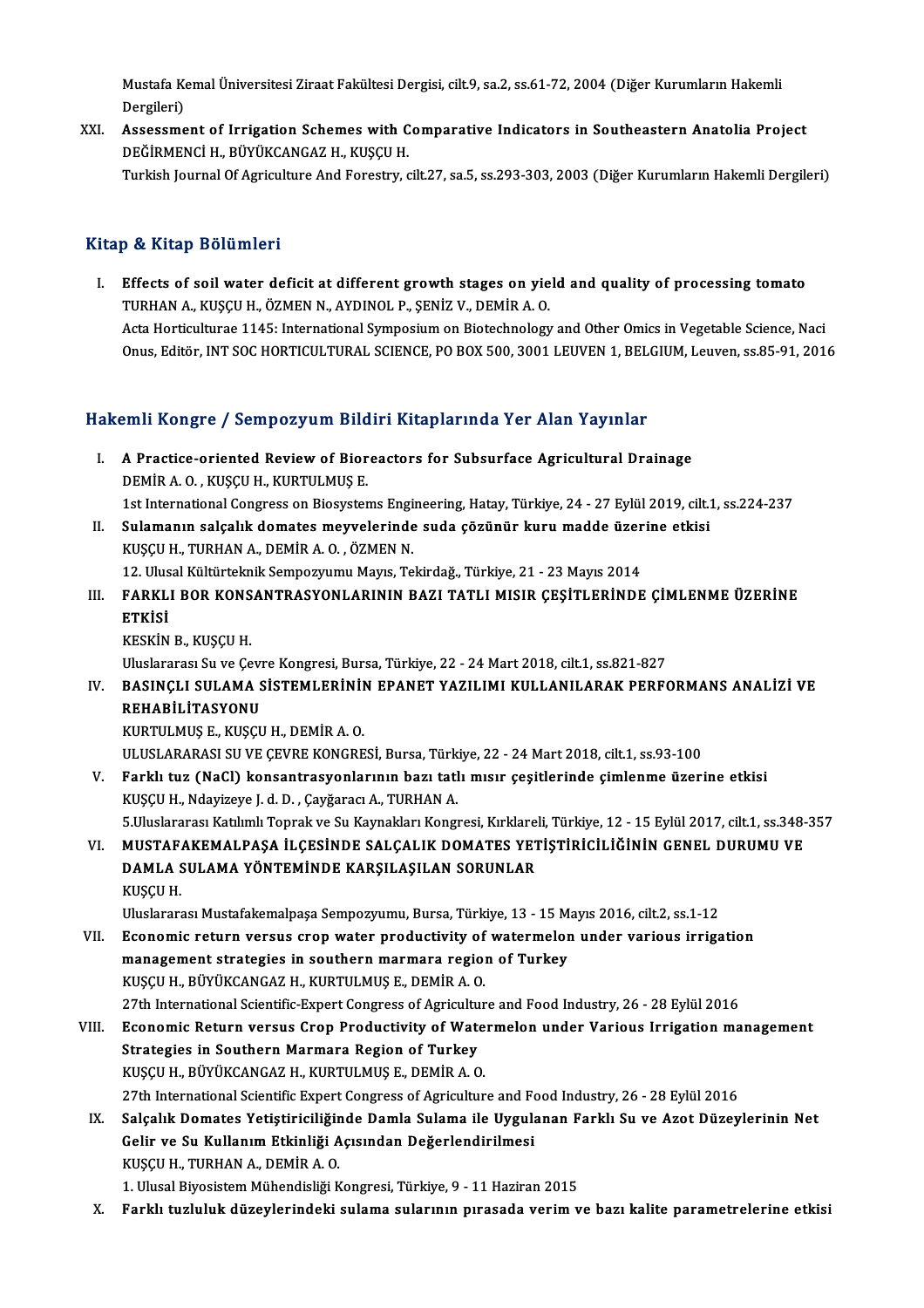TURHAN A., KUŞÇU H., ÖZMEN N. TURHAN A., KUŞÇU H., ÖZMEN N.<br>10. SEBZE TARIMI SEMPOZYUMU, Tekirdağ, Türkiye, 2 - 04 Eylül 2014<br>Kısıntılı sulanan salsalık damatas isin Stevrart ve Jansan yanim XI. Kısıntılı sulanan salçalık domates için Stewart ve Jensen verim tepki modellerinin performans<br>değerlendirmesi. 10. SEBZE TARIMI :<br>Kısıntılı sulanan :<br>değerlendirmesi.<br>EUSCU H. DEMİP A KUŞÇU H., DEMİR A. O., TURHAN A. 12.UlusalKültürteknikSempozyumuMayıs,Tekirdağ.,Türkiye,21 -23Mayıs2014 KUŞÇU H., DEMİR A. O. , TURHAN A.<br>12. Ulusal Kültürteknik Sempozyumu Mayıs, Tekirdağ., Türkiye, 21 - 23 Mayıs 2014<br>XII. Yarı nemli bir iklimde salçalık domatesin (Lycopersicon esculentum M.) damla sulamaya tepkisi ve<br>n 12. Ulusal<br>Yarı neml<br>net geliri<br>EUSCU H Yarı nemli bir iklimde salçalık d<br>net geliri<br>KUŞÇU H., DEMİR A. O. , TURHAN A.<br>Williveel Tenrek ve Su Kaynakları K net geliri<br>KUŞÇU H., DEMİR A. O. , TURHAN A.<br>III.Ulusal Toprak ve Su Kaynakları Kongresi, Türkiye, 22 - 24 Ekim 2013 KUŞÇU H., DEMİR A. O. , TURHAN A.<br>III.Ulusal Toprak ve Su Kaynakları Kongresi, Türkiye, 22 - 24 Ekim 2013<br>XIII. Yarı nemli bir iklimde salçalık domatesin Lycopersicon esculentum L damlama sulamaya tepkisi net<br>qaliri III.Ulu:<br>Yarı n<br>geliri<br>vuscu Yarı nemli bir iklimde salçalık d<br>geliri<br>KUŞÇU H., DEMİR A. O. , TURHAN A.<br>2. TOPPAK VE SU KAYNAKLAPI KOJ geliri<br>KUŞÇU H., DEMİR A. O. , TURHAN A.<br>3. TOPRAK VE SU KAYNAKLARI KONGRESİ, Tokat, Türkiye, 22 - 24 Ekim 2013, cilt.1, ss.383-390<br>Sanayi tini damatasta sulama gamanlamasının mayye suyu yanimi ve kalitasi ügarine XUŞÇU H., DEMİR A. O. , TURHAN A.<br>3. TOPRAK VE SU KAYNAKLARI KONGRESİ, Tokat, Türkiye, 22 - 24 Ekim 2013, cilt.1, ss.383-390<br>3. Sanayi tipi domateste sulama zamanlamasının meyve suyu verimi ve kalitesi üzerine etkisi<br>4. AY 3. TOPRAK VE SU KAYNAKLARI KONGRESİ, To<br>Sanayi tipi domateste sulama zamanlama<br>AYDINOL P., ÖZMEN N., KUŞÇU H., TURHAN A.<br>11. CIDA KONGRESİ, Hatay, Türkiye 10, 12. El Sanayi tipi domateste sulama zamanlamasının meyve suyu ve<br>AYDINOL P., ÖZMEN N., KUŞÇU H., TURHAN A.<br>11. GIDA KONGRESİ, Hatay, Türkiye, 10 - 12 Ekim 2012, cilt.1, ss.179<br>Farklı tur kansantrasyonlarında yetistirilen ıspanak AYDINOL P., ÖZMEN N., KUŞÇU H., TURHAN A.<br>11. GIDA KONGRESİ, Hatay, Türkiye, 10 - 12 Ekim 2012, cilt.1, ss.179<br>XV. Farklı tuz konsantrasyonlarında yetiştirilen ıspanak çeşitlerinin tuz stresine dayanma<br>nerfermanelerini 11. GIDA KONGRESİ, Hatay, Türkiye,<br>Farklı tuz konsantrasyonlarında<br>performanslarının belirlenmesi<br>TUPHAN A. KUSCU H Farklı tuz konsantra<br>performanslarının l<br>TURHAN A., KUŞÇU H.<br>H. HLUSAL SHLAMA V. performanslarının belirlenmesi<br>TURHAN A., KUŞÇU H.<br>II. ULUSAL SULAMA VE TARIMSAL YAPILAR SEMPOZYUMU, İzmir, Türkiye, 24 - 25 Mayıs 2012, cilt.1, ss.479<br>L. Ürün Mısır Bitkisinin Colisme Dönemlerinde Hygulanan Farklı Sulama TURHAN A., KUŞÇU H.<br>II. ULUSAL SULAMA VE TARIMSAL YAPILAR SEMPOZYUMU, İzmir, Türkiye, 24 - 25 Mayıs 2012, cilt.1, ss.479<br>XVI. I. Ürün Mısır Bitkisinin Gelişme Dönemlerinde Uygulanan Farklı Sulama Suyu Miktarlarının Ver II. ULUSAL SUL*i*<br>I. <mark>Ürün Mısır E</mark><br>Üzerine Etkisi<br>KUSCU H. DEMİ I. Ürün Mısır Bitkisiı<br>Üzerine Etkisi<br>KUŞÇU H., DEMİR A. O.<br>U Ulucel Sulama ve Ta Üzerine Etkisi<br>KUŞÇU H., DEMİR A. O.<br>II. Ulusal Sulama ve Tarımsal Yapılar Sempozyumu, 24-25 Mayıs 2012, Türkiye, 24 - 25 Mayıs 2012 KUŞÇU H., DEMİR A. O.<br>II. Ulusal Sulama ve Tarımsal Yapılar Sempozyumu, 24-25 Mayıs 2012, Türkiye, 24 - 25 Ma<br>XVII. Balıkesir-Sındırgı Sulama Birliğinde Sulama Performansının Değerlendirilmesi.<br>YUSCU H. DEMİR A. Q II. Ulusal Sulama ve Tai<br><mark>Balıkesir-Sındırgı Su</mark><br>KUŞÇU H., DEMİR A. O.<br>Uluslararası Katılımlı L Uluslararası Katılımlı I.Ulusal Ali Numan Kıraç Tarım Kongresi, 27-30 Nisan 2011 Eskişehir., Türkiye, 27 - 30 Nisan<br>2011 KUSCU H., DEMİR A. O.

#### Desteklenen Projeler

Candoğan B.N., Kuşçu H., Bilgili U., Büyükcangaz H., TÜBİTAK Projesi, Yarı-nemli İklim Koşullarında Farklı Sulama Düzeztindirdirin Trufuzer<br>Candoğan B. N. , Kuşçu H., Bilgili U., Büyükcangaz H., TÜBİTAK Projesi, Yarı-nemli İklim Koşullarında Farklı Sulama<br>Düzeylerinin Toprak Altı Damla Sulama Yöntemiyle Sulanan Serin İklim Çim Bitkile Candoğan B. N. , Kuşç<br>Düzeylerinin Toprak<br>Etkileri, 2017 - 2020<br>Pasar H. Kuşçu H. Al Düzeylerinin Toprak Altı Damla Sulama Yöntemiyle Sulanan Serin İklim Çim Bitkilerinin Gelişim ve Kalite Özelli<br>Etkileri, 2017 - 2020<br>Başar H., Kuşçu H., Akpınar Bayizit A., Gürel S., Cebeci O. I. , TÜBİTAK Projesi, Zeytin

Etkileri, 2017 - 2020<br>Başar H., Kuşçu H., Akpınar Bayizit A., Gürel S., Cebeci O. I. , TÜBİTAK Projesi, Zeytin Budama Atıkları ve Tavuk<br>Dışkısından Üretilen Kompostun Gemlik Çeşidi ZeytinAğaçlarının Verim ve Kalite Özellik Sulama Programları AltındaBelirlenmesi, 2017 - 2020 Dışkısından Üretilen Kompostun Gemlik Çeşidi ZeytinAğaçlarının Verim ve Kalite Özellikleri Üzerine Etkisinin Farklı<br>Sulama Programları AltındaBelirlenmesi, 2017 - 2020<br>DEMİR A. O. , TURHAN A., KUŞÇU H., ÖZMEN N., Yükseköğr

Sulama Programları AltındaBelirlenmesi, 2017 - 2020<br>DEMİR A. O. , TURHAN A., KUŞÇU H., ÖZMEN N., Yükseköğretim Kurumları Destekli Proje, Salçalık Biberin Capsicu<br>annum cv Kapija Verim ve Kalite Özellikleri Üzerine Farklı S DEMİR A. O. , TURHAN A., KUŞÇU H., ÖZMEN N., Yükseköğretim Kurumları Destekli Proje, Salçalık Biberin Capsicum<br>annum cv Kapija Verim ve Kalite Özellikleri Üzerine Farklı Sulama Suyu ve Azot Düzeylerinin Etkisi, 2013 - 2016 annum cv Kapija Verim ve Kalite Özellikleri Üzerine Farklı Sulama Suyu ve Azot Düzeylerinin Etkisi, 2013 - 2016<br>YASLIOĞLU E., KUŞÇU H., KİRMİKİL M., AKKAYA ASLAN Ş. T. , Yükseköğretim Kurumları Destekli Proje, Sulama Proje YASLI<br>Alanla<br>2015

# 2015<br>Bilimsel Dergilerdeki Faaliyetler

Bursa Uludağ Üniversitesi Ziraat Fakültesi Dergisi (Online), Editörler Kurulu Üyesi, 2017 - 2020